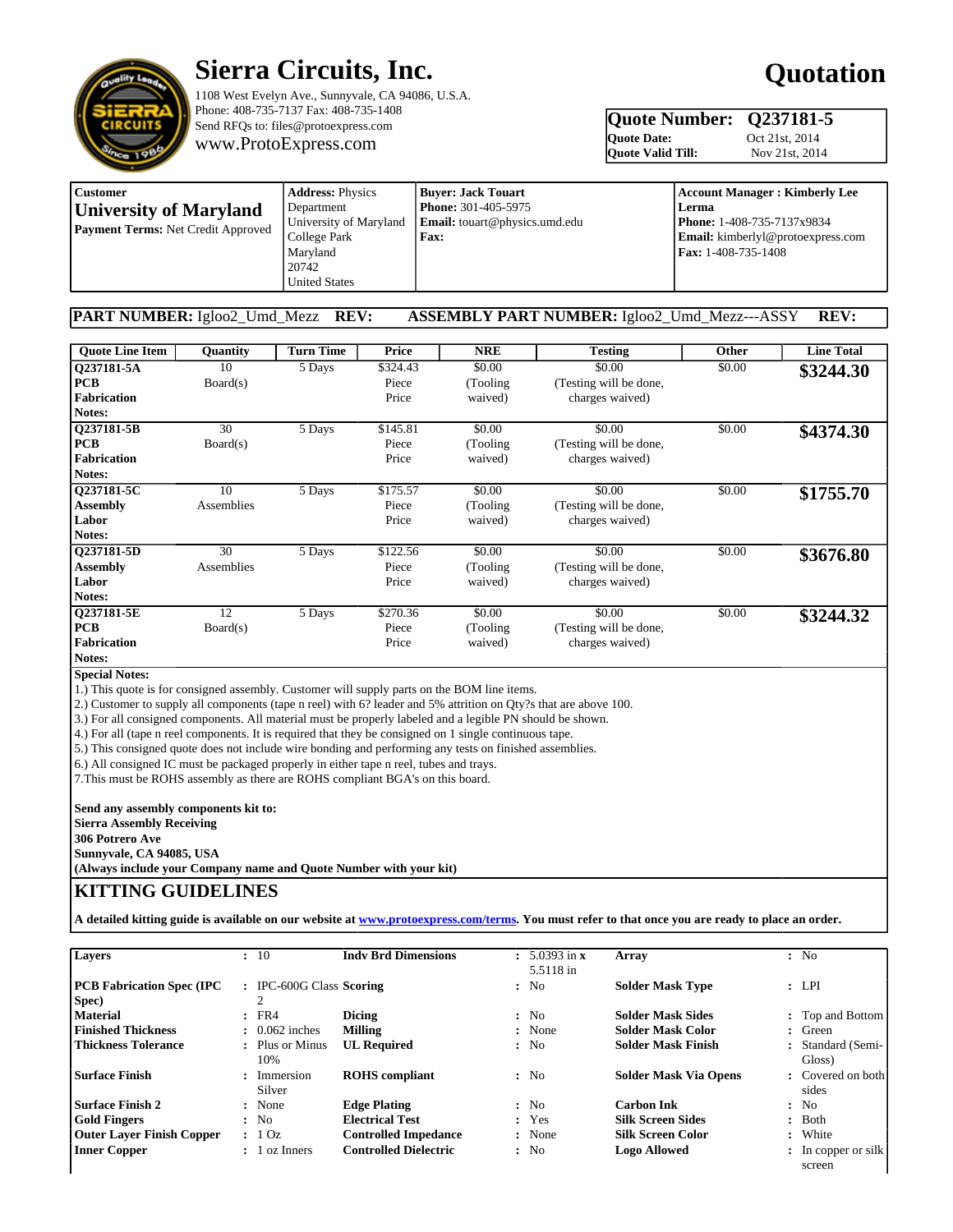| <b>Gerbers</b> provided?                               | : Yes | # of Holes Per Board                                    | : 1045                 | Via in Pad                                     | : Yes                                        |
|--------------------------------------------------------|-------|---------------------------------------------------------|------------------------|------------------------------------------------|----------------------------------------------|
| Layer order provided?                                  | : Yes | <b>Minimum Hole Size</b>                                | $: 11.02 \text{ mils}$ | <b>Filled Vias</b>                             | : Non-Conductive                             |
| <b>Board outline provided?</b>                         | : Yes | Aspect ratio                                            | $:$ #                  | <b>SM Plugged Vias</b>                         | : No                                         |
| Drill file provided?                                   | : Yes | <b>Minimum Annular Ring Width:</b><br>(Component Holes) | 4 mil                  | <b>Minimum Drill to Copper</b><br>distance     | $\therefore$ 0.007 inches                    |
| <b>Fab drawing provided?</b>                           | : No  | <b>Internal Slots</b>                                   | : None                 | Socket/BGA Pitch                               | : 1mm                                        |
| <b>IPC Netlist Provided?</b>                           | : No  | <b>Internal Cutouts</b>                                 | : None                 | <b>Blind vias</b>                              | : No                                         |
| <b>Additional Customer</b>                             | : No  | <b>Counter Sink</b>                                     | : No                   | <b>Buried vias</b>                             | : No                                         |
| <b>Specification</b>                                   |       |                                                         |                        |                                                |                                              |
| <b>Assembly BOM Available ?</b>                        | : Yes | <b>Counter Bore</b>                                     | : No                   | Controlled depth drilling                      | : No                                         |
| <b>Flex Board?</b>                                     | : No  | <b>Edge Plated Holes</b>                                | : No                   | <b>Cross Section certificate</b>               | : No                                         |
| ITAR?                                                  | : No  | <b>Min Trace (Outer layer)</b>                          | $: 5 \text{ miles}$    | <b>Micro Section Coupon</b>                    | : No                                         |
| Arrays need to be created by                           | : No  | <b>Min Space (Outer layer)</b>                          | $\div$ 4.9 mils        | <b>Medical Application</b>                     | : Choose                                     |
| Sierra?                                                |       |                                                         |                        |                                                |                                              |
| <b>Individual Route</b>                                | : Yes | <b>Min Trace (Inner layer)</b>                          | $: 5 \text{ miles}$    | <b>Assembly Specification (Class)</b>          | $\therefore$ IPC-A-610<br>Class <sub>2</sub> |
| <b>Route and Retain</b>                                | : No  | Min Space (Inner layer)                                 | $\div$ 4.9 mils        | <b>Number of Line Items to be</b><br>assembled | : 52                                         |
| <b>Total Number of components : 279</b><br>(per board) |       |                                                         |                        |                                                |                                              |

 $#$  Not sure due to missing information  $#$  # Not sure due to discrepancy

Generic Terms & Conditions:

1. All orders are FOB Sunnyvale, California, USA unless otherwise specified within the Quote. For deliveries outside USA, all Duties and Customs are the responsibility of the customer, unless otherwise agreed upon in writing.

2. Prices are quoted in US Dollars; Taxes and Shipping Charges are extra as applicable.

3. This quote is only valid for 30 days unless otherwise agreed upon in writing by our representatives.

4. Payment terms are mentioned at the top of this Quote.

5. Prices shown on this document are based on information provided by customer's Gerber files and associated instructional documents at date of quotation/order. To facilitate quick-turns, customers sometime request us to release orders with a pending PO. Any changes requested to PCB manufacture/assembly processes after placing order, or any new details that emerge in a pending PO, may result in additional charges.

6. The Turn Time shown is calculated using business days. Weekends and business holidays are excluded in any turn time calculations. Additional turn days may be added to orders that are placed "On Hold," waiting for customer response for resolution of missing information or discrepancies.

PCB Fabrication Terms & Conditions:

1. Sale subject to limited warranty. Warranty extends only to bare PCBs and does not apply after components are added by you or others. Our liability shall not exceed price paid by you for the ordered PCBs. No change or addition to these terms, or any additional or different terms on your purchase order, shall be binding on us unless executed in writing by one of our officers.

2. If Sierra Circuits is assembling the boards then we will also warranty the Assembly Labor workmanship.

3. If IPC Netlist is not provided in 356 format, Sierra Circuits will create a net-list from the incoming customer Gerber files to generate an electrical test program. In such cases, Sierra cannot guarantee, nor can it be liable for the electrical performance of the boards, since the test program itself is derived from the files submitted. 4. If you are ordering our "Web PCBs" product, the selection you made online, and the product you chose online, takes priority over your fab drawing or readme notes. Example: Say you chose material FR4 online and your fab drawing calls for Rogers material, we will simply process your order using FR4 material. The price quoted online is based on the specifications and product you chose online.

5. Manufacturing Optimizations: As with most other PCB manufacturers, we may make simple optimizations to your design to ensure boards are manufactured correctly. Such changes do not affect the electrical functionality of your design. These may include:

- A) Teardrops may be added to pad/trace interfaces to ensure better connectivity.
- B) Slivers less than .005" may be filled in to prevent resist slivers on the panels.
- C) Soldermask dams that are less than .004" wide between SMD pads which have a .003" minimum clearance may be gang relieved.
- D) Silkscreen may be clipped to ensure it does not get on top of pads/copper features.
- E) Non-functional pads may be removed from inner layers.

PCB Assembly and Components Terms & Conditions

#### **OUOTE**

1. Quote is based on RFQ Data provided at the time of this quote and is subject to change if data has changed at the time of order. We do not perform a full DFM analysis nor do we identify all the issues at the time of quoting. For turnkey quotes, the availability of components varies every day; and we do not guarantee that all the components will be readily available at the time of order without any lead-time issues.

2. First Article (FA) requests at time of quote:

 a)For Turn-Key or Consigned assembly quotes that require a First Article (FA), we will include a separate line item for the FA in the quote b)For Turn-key orders, Sierra will only purchase components sufficient for the FA, unless customer agrees to pre-pay for components required for both FA and Production orders to save component costs.

3. FA requests after order has been placed:

a) For consigned and turn-key orders, Sierra will re-quote and show separate quotes for FA and Production.

 b) Sierra will invoice customer for all FA as per quote, and invoice will include all bare boards made (including boards that are not used for the FA)

c) Sierra will invoice customer for all components purchased prior to FA request at the time bare boards are shipped.

4. For turnkey or consigned assembly orders that have a FA: At the time PCB's are shipped to assembly, customer will be invoiced in full for all bare boards(including boards that are remaining for the production order that is pending FA approval).

5. In all instances, should FA testing by the customer take longer than 20 days, Sierra will ship any components kept for remaining assemblies back to the customer and invoice accordingly. Customer may return the components at a later date to continue with the remaining assemblies under a new work order number. 6. Requests to split the original order into multiple builds will be priced as per quoting guidelines.

7. If, for any reason, an assembly order (be it consigned or turnkey) is put on hold after PCBs are made, and the hold is more than 20 days, Sierra Circuits reserves the right to invoice customer for all the PCBs fabricated and any components purchased for that order.